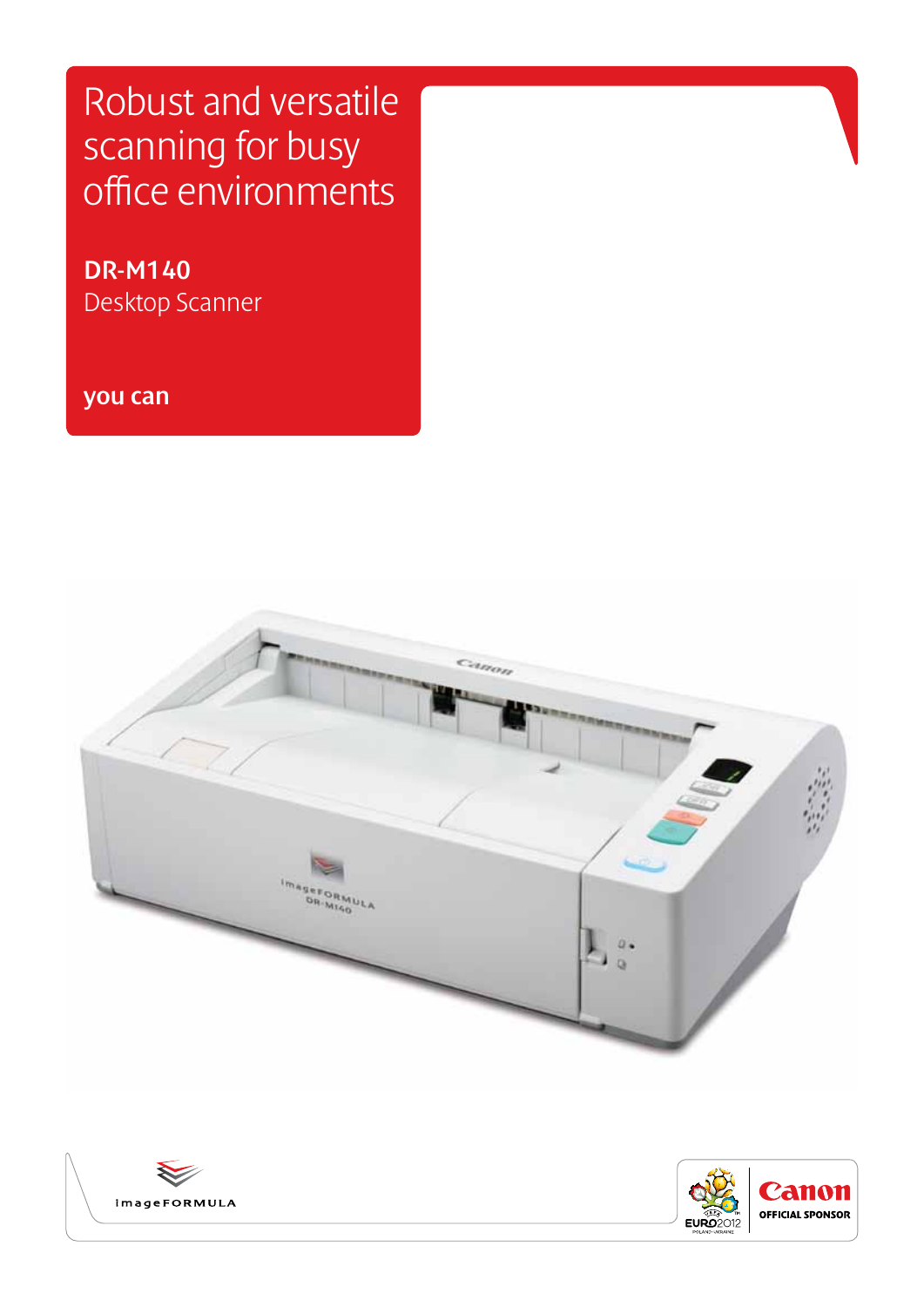

# The versatile, high-performance scanner with a unique space-saving design.

The imageFORMULA DR-M140's versatile performance is ideal for busy offices, departments and workgroups. The scanner's fast, high-quality scanning and range of intuitive features make it a superb productivity booster.

### **Innovative, space-saving design**

The imageFORMULA DR-M140 is compact with a small footprint for ultimate space savings. It is ideally suited to environments where space is often limited, like reception areas, customer service points and busy corporate departments. Measuring less than 10cm in height, the DR-M140 is even small enough to fit into a desk drawer.

# **Fast and durable**

The DR-M140 is highly productive, with colour scanning speeds of up to 80ipm at 300dpi and a suggested daily duty cycle of up to 6,000 scans/day. Together with a 50-sheet document feeder, the DR-M140 is ideal for environments where batch scanning with accurate OCR applications is integral to business workflows and content management systems.

# **Smart paper-handling technology you can depend on**

The DR-M140 is designed to help you maintain exceptional productivity. Ultrasonic double feed detection quickly identifies misfeeds, while a convenient double feed release button lets you 'ignore and continue' scanning in special cases – such as when scanning envelopes or documents with sticky-notes.

# **Exceptional image processing**

Thanks to its powerful image processing features, the DR-M140 delivers consistently high quality results. Features like auto-colour detection, advanced text enhancement, automatic paper size detection and deskew all ensure your documents are captured at optimum quality time after time. For added convenience, A3 documents can also be easily processed using Folio Mode. A MultiStream feature is included in the DR-M140 driver, so standard imaging applications can output dual stream images, for instance B/W for OCR processing and colour for archiving.

# **Versatile media handling**

The DR-M140 is designed with selectable U-Turn or straight-through paper path options. This means it can handle a wider variety of media formats, from thick and thin media to 3m long documents and embossed card.

Built with a robust paper separation mechanism, the DR-M140 reliably scans mixed document sizes and weights while delivering a consistently high performance – even under peak or intensive workloads.



An added straight-through paper path enables smooth scanning of plastic cards and thick documents.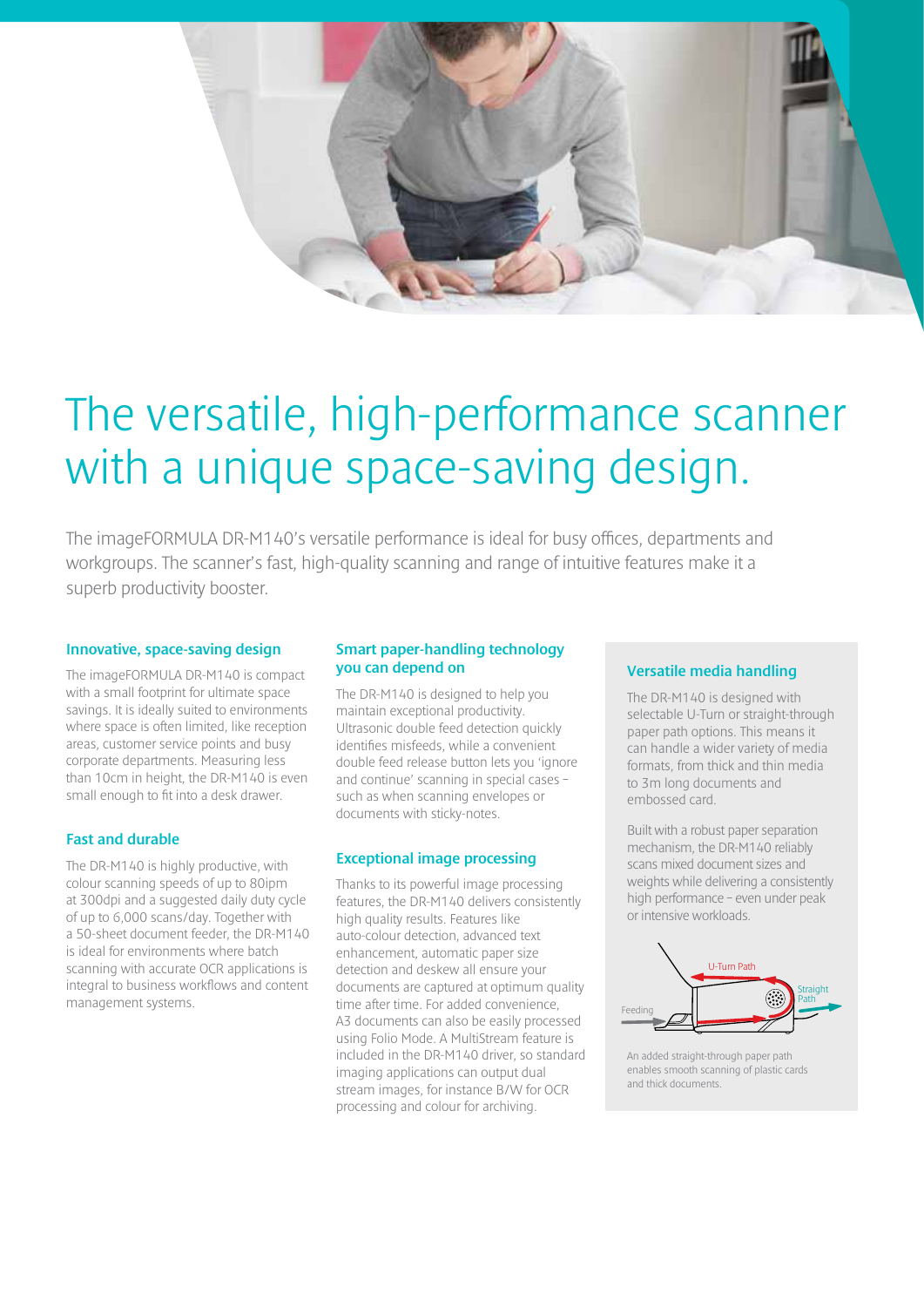

# Easy-to-use software that achieves superb results.

The DR-M140 is bundled with a range of smart, intuitive software that helps you produce highly professional scanning results time after time.

**CaptureOnTouch's** redesigned user interface makes it faster and simpler than ever to achieve premium-quality results. It incorporates a Full Auto Mode function that delivers a simplified scanning operation and includes 'one-touch' scanning operation for quick, effective execution of scanning tasks. For extra flexibility, CaptureOnTouch supports scanning to multiple file formats, including PDF, PDF-A, TIFF, JPEG, BMP and PPTX (PowerPoint). CaptureOnTouch can also send directly data management applications such as SharePoint, helping you maintain smooth and efficient workflows.

**CapturePerfect** is tailor-made for business-critical scanning and for fully exploiting the DR-M140's powerful production capabilities. It includes a great range of viewing options alongside flexible 'scanning to' options like scan to folder, email or SharePoint.

## **Nuance eCopy PDF Pro Office** is a

powerful, easy-to-use desktop application that creates, edits and converts PDF documents, enabling collaboration like never before.

**Kofax VRS Basic** helps to achieve excellent image quality every time. It makes scanning simpler and easier thanks to automatic image processing and document handling. Its industry-leading imaging quality improves readability and raises OCR recognition rates, so fewer re-scans are required. The result? You save money while significantly increasing productivity.

### **Add a Flatbed Scanner Unit 101: for the ultimate flexibility**

The Optional Flatbed Scanner Unit 101 is an ideal companion for the DR-M140. Convenient for scanning bound and fragile documents, the flatbed unit comes with features such as ambient light cancellation that allows 'open cover' scanning while a 1,200dpi sensor ensures superior image quality.